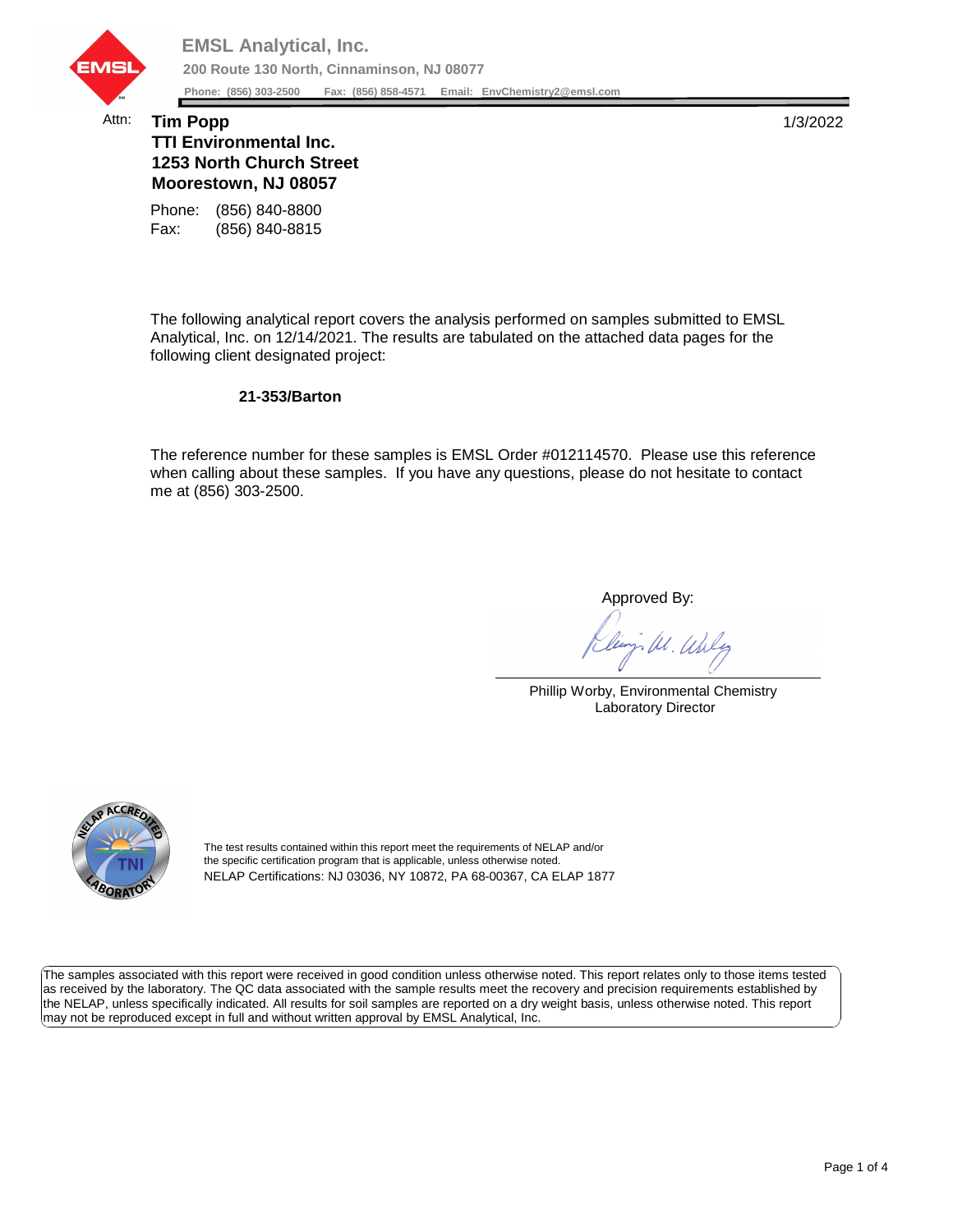

| <b>Analytical Results</b>        |                                          |               |                 |                                     |                        |           |                                   |           |  |
|----------------------------------|------------------------------------------|---------------|-----------------|-------------------------------------|------------------------|-----------|-----------------------------------|-----------|--|
| <b>Client Sample Description</b> | CH03-1-3-WF-03LA<br>Near Mechanical Room |               | Collected:      | 12/14/2021<br>6:20:00 AM            | Lab ID:                |           | 012114570-0001                    |           |  |
| Method                           | <b>Parameter</b>                         | <b>Result</b> | <b>RL Units</b> |                                     | Prep<br>Date & Analyst |           | <b>Analysis</b><br>Date & Analyst |           |  |
| <b>METALS</b>                    |                                          |               |                 |                                     |                        |           |                                   |           |  |
| 200.8                            | Lead                                     | <b>ND</b>     | $1.00 \mu g/L$  |                                     | 12/23/2021             | <b>JW</b> | 12/23/2021<br>13:54               | <b>JW</b> |  |
| <b>Client Sample Description</b> | CH03-1-3-WF-03RA<br>Near Mechanical Room |               | Collected:      | 12/14/2021<br>Lab ID:<br>6:20:00 AM |                        |           | 012114570-0002                    |           |  |
| Method                           | <b>Parameter</b>                         | <b>Result</b> | <b>RL Units</b> |                                     | Prep<br>Date & Analyst |           | <b>Analysis</b><br>Date & Analyst |           |  |
| <b>METALS</b>                    |                                          |               |                 |                                     |                        |           |                                   |           |  |
| 200.8                            | Lead                                     | <b>ND</b>     | $1.00 \mu g/L$  |                                     | 12/23/2021             | <b>JW</b> | 12/23/2021<br>14:01               | <b>JW</b> |  |
| <b>Client Sample Description</b> | CH03-1-7-KS-06HA<br>Kitchen              |               | Collected:      | 12/14/2021<br>6:20:00 AM            | Lab ID:                |           | 012114570-0003                    |           |  |
| Method                           | <b>Parameter</b>                         | <b>Result</b> | <b>RL Units</b> |                                     | Prep<br>Date & Analyst |           | <b>Analysis</b><br>Date & Analyst |           |  |
| <b>METALS</b>                    |                                          |               |                 |                                     |                        |           |                                   |           |  |
| 200.8                            | Lead                                     | <b>ND</b>     | $1.00 \mu g/L$  |                                     | 12/23/2021             | <b>JW</b> | 12/23/2021<br>14:03               | <b>JW</b> |  |
| <b>Client Sample Description</b> | CH03-1-7-KS-06HA<br>Nusre                |               | Collected:      | 12/14/2021<br>6:20:00 AM            | Lab ID:                |           | 012114570-0004                    |           |  |
| Method                           | <b>Parameter</b>                         | Result        | <b>RL Units</b> |                                     | Prep<br>Date & Analyst |           | <b>Analysis</b><br>Date & Analyst |           |  |
| <b>METALS</b>                    |                                          |               |                 |                                     |                        |           |                                   |           |  |
| 200.8                            | Lead                                     | <b>ND</b>     | $1.00 \mu g/L$  |                                     | 12/23/2021             | <b>JW</b> | 12/23/2021<br>14:06               | <b>JW</b> |  |
| <b>Client Sample Description</b> | CHO3-1-7-WF-24A<br>Hall near Nurse       |               | Collected:      | 12/14/2021<br>6:20:00 AM            | Lab ID:                |           | 012114570-0005                    |           |  |
| Method                           | <b>Parameter</b>                         | <b>Result</b> | <b>RL Units</b> |                                     | Prep<br>Date & Analyst |           | <b>Analysis</b><br>Date & Analyst |           |  |
| <b>METALS</b>                    |                                          |               |                 |                                     |                        |           |                                   |           |  |
| 200.8                            | Lead                                     | <b>ND</b>     | $1.00 \mu g/L$  |                                     | 12/23/2021             | JW        | 12/23/2021<br>14:08               | <b>JW</b> |  |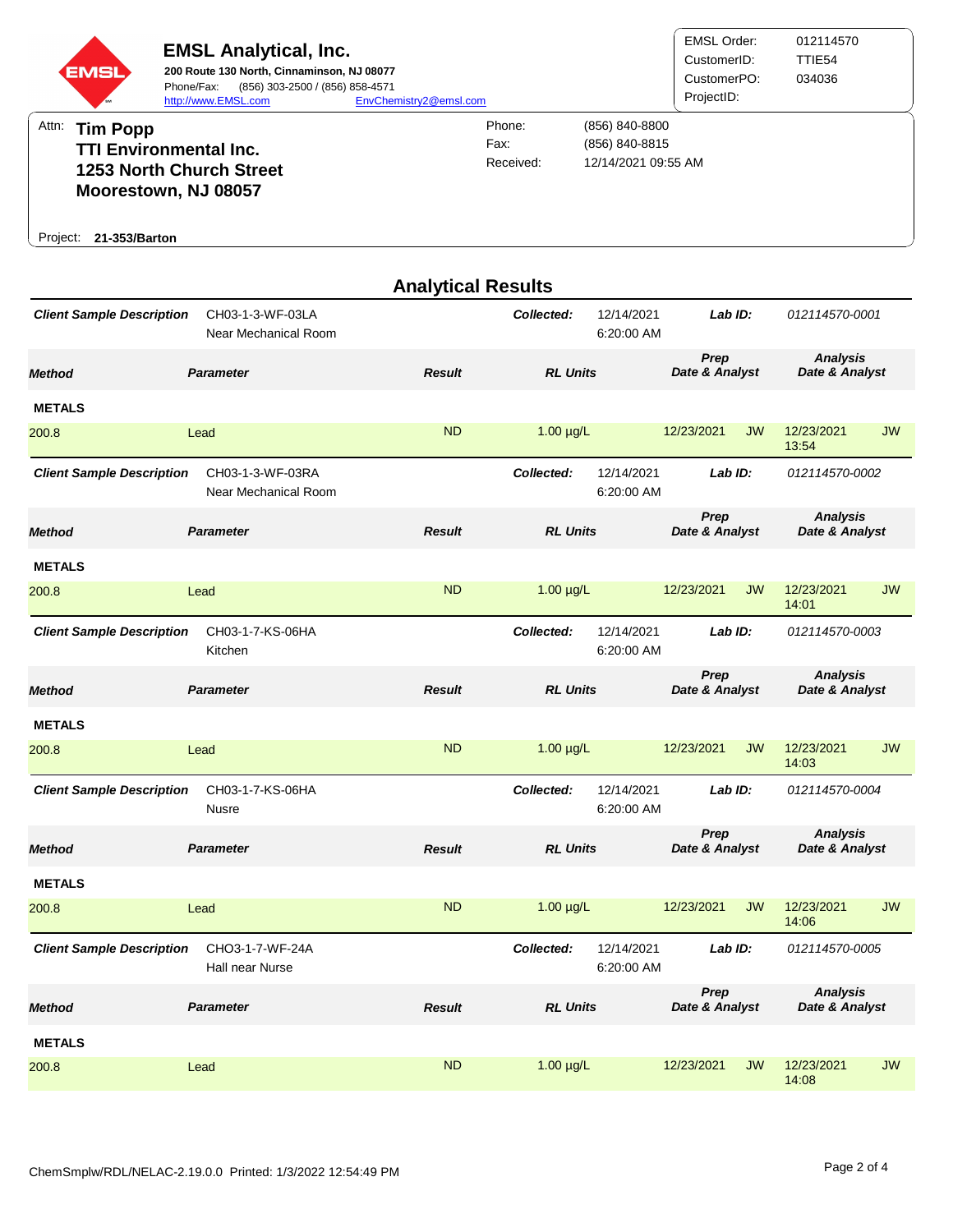

**21-353/Barton** Project:

|                                  |                                          | <b>Analytical Results</b> |                 |                          |                        |           |                                   |           |
|----------------------------------|------------------------------------------|---------------------------|-----------------|--------------------------|------------------------|-----------|-----------------------------------|-----------|
| <b>Client Sample Description</b> | CH03-1-7-WF-25A<br>Hall near Nurse       |                           | Collected:      | 12/14/2021<br>6:20:00 AM | Lab ID:                |           | 012114570-0006                    |           |
| <b>Method</b>                    | <b>Parameter</b>                         | <b>Result</b>             | <b>RL Units</b> |                          | Prep<br>Date & Analyst |           | <b>Analysis</b><br>Date & Analyst |           |
| <b>METALS</b>                    |                                          |                           |                 |                          |                        |           |                                   |           |
| 200.8                            | Lead                                     | <b>ND</b>                 | $1.00 \mu g/L$  |                          | 12/23/2021             | <b>JW</b> | 12/23/2021<br>14:26               | <b>JW</b> |
| <b>Client Sample Description</b> | CHO3-1-5-WF-09LA<br>Hall near Library    |                           | Collected:      | 12/14/2021<br>6:20:00 AM | Lab ID:                |           | 012114570-0007                    |           |
| <b>Method</b>                    | <b>Parameter</b>                         | <b>Result</b>             | <b>RL Units</b> |                          | Prep<br>Date & Analyst |           | <b>Analysis</b><br>Date & Analyst |           |
| <b>METALS</b>                    |                                          |                           |                 |                          |                        |           |                                   |           |
| 200.8                            | Lead                                     | <b>ND</b>                 | $1.00 \mu g/L$  |                          | 12/23/2021             | <b>JW</b> | 12/23/2021<br>14:28               | <b>JW</b> |
| <b>Client Sample Description</b> | CH03-1-5-WF-0RA<br>Hall near Library     |                           | Collected:      | 12/14/2021<br>6:20:00 AM | $Lab$ $ID:$            |           | 012114570-0008                    |           |
| <b>Method</b>                    | <b>Parameter</b>                         | <b>Result</b>             | <b>RL Units</b> |                          | Prep<br>Date & Analyst |           | <b>Analysis</b><br>Date & Analyst |           |
| <b>METALS</b>                    |                                          |                           |                 |                          |                        |           |                                   |           |
| 200.8                            | Lead                                     | <b>ND</b>                 | $1.00 \mu g/L$  |                          | 12/23/2021             | <b>JW</b> | 12/23/2021<br>14:30               | <b>JW</b> |
| <b>Client Sample Description</b> | CH03-1-2-KS-11A<br><b>Faculty Lounge</b> |                           | Collected:      | 12/14/2021<br>6:20:00 AM | Lab ID:                |           | 012114570-0009                    |           |
| <b>Method</b>                    | <b>Parameter</b>                         | <b>Result</b>             | <b>RL Units</b> |                          | Prep<br>Date & Analyst |           | <b>Analysis</b><br>Date & Analyst |           |
| <b>METALS</b>                    |                                          |                           |                 |                          |                        |           |                                   |           |
| 200.8                            | Lead                                     | <b>ND</b>                 | $1.00 \mu g/L$  |                          | 12/23/2021             | <b>JW</b> | 12/23/2021<br>14:32               | <b>JW</b> |
| <b>Client Sample Description</b> | CH03-1-7-B-20A<br>Room 4                 |                           | Collected:      | 12/14/2021<br>6:20:00 AM | $Lab$ $ID:$            |           | 012114570-0010                    |           |
| <b>Method</b>                    | <b>Parameter</b>                         | <b>Result</b>             | <b>RL Units</b> |                          | Prep<br>Date & Analyst |           | <b>Analysis</b><br>Date & Analyst |           |
| <b>METALS</b>                    |                                          |                           |                 |                          |                        |           |                                   |           |
| 200.8                            | Lead                                     | 2.37                      | $1.00 \mu g/L$  |                          | 12/23/2021             | <b>JW</b> | 12/23/2021<br>14:35               | <b>JW</b> |